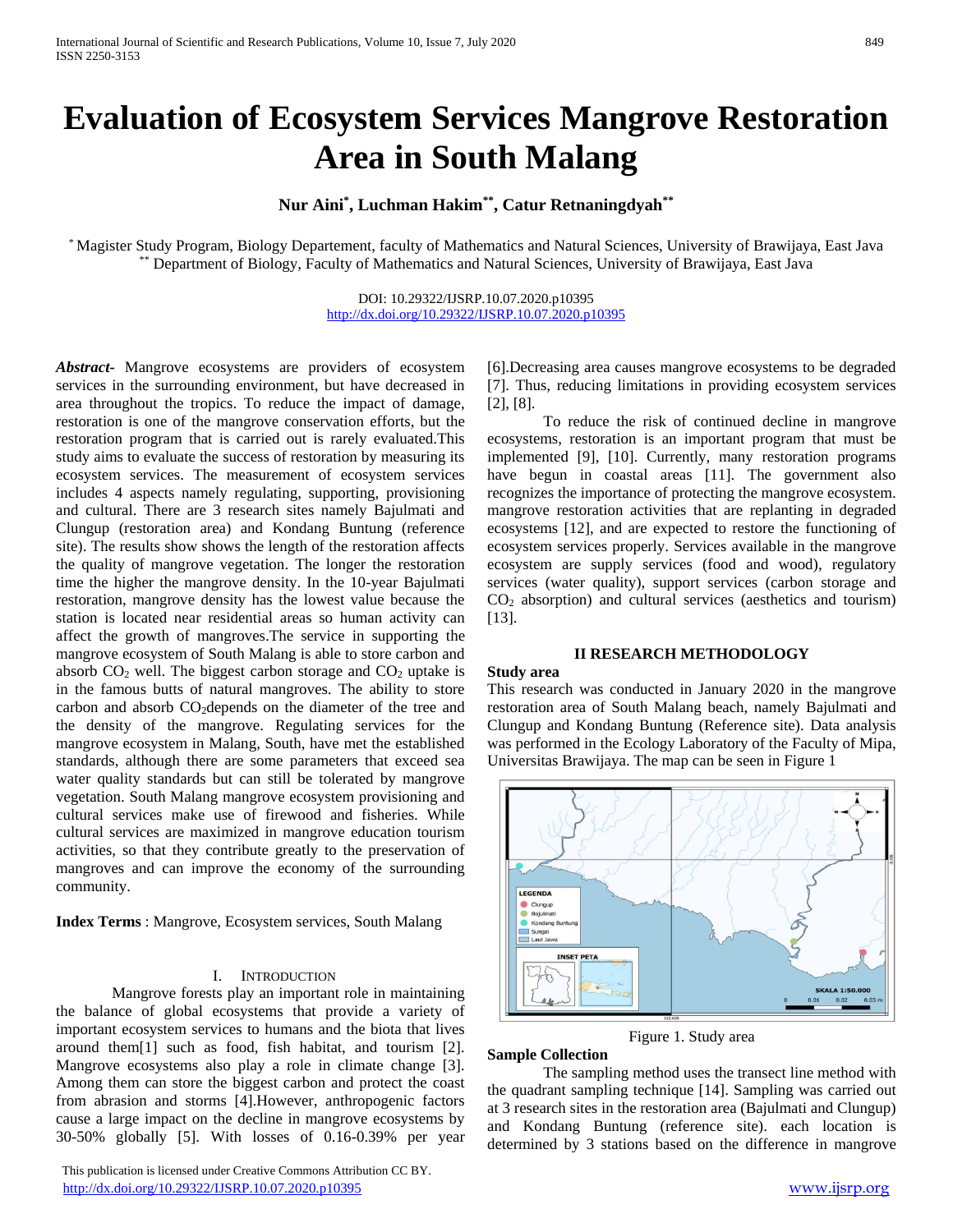planting time. Each station has 3 transects, each with 2 research plots. Determination of the plot size of each study plot is 10 x 10 m for trees, 5x5 m for saplings and 1x1 m for seedlings with 50 m transect distance. Determination of stations is marked using GPS, coordinate data are analyzed and mapped using google earth. The measurement methods for regulating ecosystem services using water quality parameters include, temperature, pH, DO, salinity, conductivity, and turbidity are presented in table 1.

| Table 1. water physics chemical were measured in this research |                          |                   |
|----------------------------------------------------------------|--------------------------|-------------------|
| Parameters                                                     | Unit                     | Methods           |
| Suhu                                                           | $\rm ^{0}C$              | Termometer        |
| pH                                                             |                          | pH meter          |
| D <sub>O</sub>                                                 | Mg/l                     | DO meter          |
| Salinitas                                                      | $\%$ <sub>0</sub>        | Refraktometer     |
| Turbiditas                                                     | <b>NTU</b>               | Turbidymeter      |
| Konduktivitas                                                  | $\mu$ S.cm <sup>-1</sup> | Konduktivitimeter |

Supporting services are measured by analyzing biomass, carbon storage and CO2 uptake by the allometric equation method for each type of mangrove [15]. Provisioning and Cultural services are analyzed descriptively by interviewing managers and the public on aspects of direct use and tourism activities.

## **III RESULT AND DISCUSSION**

## **Mangrove Vegetation Structure**

The condition of mangrove vegetation can be described in terms of the density of the number of trees per unit area. Mangrove density can be used as an indicator of the level of damage in a mangrove area [16]. The highest total density observed was at Clungup station.



In total there were 9 types of mangroves found at the study site, namely *Rhizophora apiculata, Soneratia alba, Ceriop tagal, Ceriop decandra, Aegiceras corniculatum, Exoecaria agallocha, Bruguiera gymnorhiza, Avicennia marina sand Rhizophora mucronata*. The type that dominates the station average is *Rhizophora sp*. This is related to the ability of the mangrove type compared to other types in adapting to environmental factors [17].besides suitable habitat, Rhizophora mangroves have an even distribution because these mangroves are generally viviparous, ie seeds / propagules are able to germinate while the fruit is still attached to the parent tree, so the growth success rate becomes greater [18]. Besides Rhizophora

 This publication is licensed under Creative Commons Attribution CC BY. <http://dx.doi.org/10.29322/IJSRP.10.07.2020.p10395> [www.ijsrp.org](http://ijsrp.org/)

sp. has a much larger form of propagules with far more food reserves, so that mangrove species Rhizophora sp. have a higher chance of life and can be spread by sea currents more broadly. Presented in Figure 3:



Figure 3. Measurement importance Value Index of Mangrove in each station

## **Regulating ecosystem services**

Measurement of regulatory services is carried out by measuring water quality, including temperature, pH, DO, traffic, conductivity and turbidity. Temperature is an important factor to see water quality [19]. Mangroves can grow well in tropical regions with temperatures above  $(20^0C)$  [20]. Water temperature at the study site in South Malang ranged from 27-380 C (figure 4).

The lowest temperature ( $27^{\circ}$ C) is at the Kondang Buntung location and the highest temperature value  $(38^{\circ}C)$  is at the Clungup station. The highest value exceeds the sea water quality standard based on the Minister of Environment Decree No. 51/2004. But the temperature results are still in the normal range for the mangrove ecosystem and associated biota therein. Some marine plants can tolerate high sea water temperatures [21]. water temperature also affects other water quality such as conductivity, pH, dissolved oxygen and others [22]

pH (degree of acidity) is one of the parameters in monitoring water stability [23]. The results of pH measurements at the study site showed a value of 7.2 - 8.13. The pH value of water does not have a significant difference in each area, but there is a decrease in pH at several stations. A decrease in pH indicates an increase in acidity of the water. One factor that affects the pH value is temperature.

According to [24] high temperatures cause changes in water to become acidic. The ideal pH value for sea water ranges from 7-8.5 [25]. At the research location, the pH value is still within the range of the standard quality of sea water based on the Minister of Environment Decree No. 51/2004, so that it is safe for mangrove growth and aquatic fauna. Mangroves grow and develop well in the pH range of 6.2 - 8 [26]

DO (Dissolved Oxygen) increases or decreases due to mixing, water mass movement, photosynthetic activity,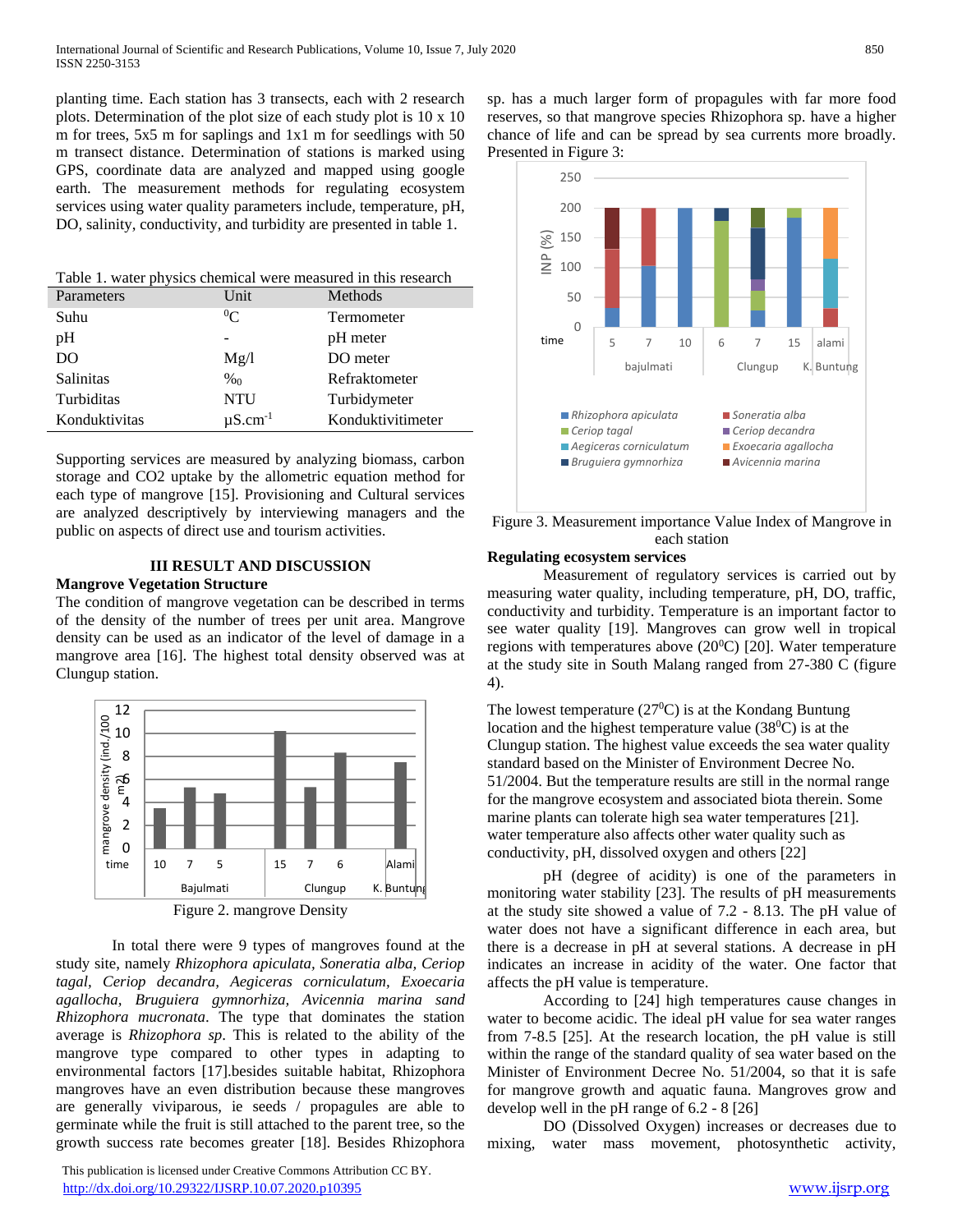respiration and waste and fluctuations can occur seasonally. Oxygen in waters originates from photosynthesis and direct diffusion from the air. Oxygen loss is caused by biota respiration, oxidation of organic matter both in waters and in sediments [27], [28]

Oxygen is needed by all creatures that live around mangroves such as fish, shrimp, shellfish including microorganisms. DO acts as a regulator of the body's metabolism of organisms to grow and multiply. DO values at the study site ranged from 0.74 to 4.79 mg / l based on Minister of Environment Decree No. 51/2004, DO values are recommended> 5 mg / l, so DO values at the study site indicate that it does not meet sea water quality standards increasing organic waste in the waters and the high decomposition process by decomposers is likely to cause a decrease in DO in the aquatic environment [29].

Salinity is the level of salt in a water that can affect the life and growth of mangroves. Salinity at the study site ranged from 0.1 to 40 o/oo. Based on the Minister of Environment Decree No. 51 (2004), the salinity standard is 33-34 o/oo. the highest salinity is found in the restoration area of the 2014 Clungup station with a value of 40 o / oo, so that it exceeds the threshold, but some types of mangroves can adapt to extreme salinity. Macnae (1968) states that the optimum salinity level for Bruguiera gymnorhiza is 10-40 o / oo.Exoecaria agallocha also adapts to salinity levels of up to 40 o / oo [30] The high salinity levels in Clungup 2014 are due to the closest proximity to the sea so that it influences the tides. Meanwhile, the lowest value is found in the natural station, (Kondang Buntung) with a value of 0.1 this is due to mangroves living in estuary areas (estuaries). Eustaria is an estuary where seawater and freshwater meet so that the salinity level is reduced due to the supply of fresh water from rivers and rainwater [31]

The turbidity of the water at the study site ranged from 1.29-98.3 NTU. Turbidity values show significant differences. The lowest turbidity value is found in the famous natural mangrove area butts, which are in the estuary region and are not affected by tides.While the highest value is found in the Clungup mangrove restoration station. This difference can be caused by differences in the number of organic and inorganic particles dissolved in water. Particles can be divided into three types of particles namely soil particles, organic particles and fibrous or fibrous particles the size and type of particles that vary causes different levels of water turbidity.

Conductivity contains ions from natural substances and pollutants produced by humans [33]. Ions contained in water have an electric charge. According to [32] conductivity can come from chloride ions nitrates, phosphates, sulfates, sodium, magnesium, calcium, iron and aluminum.The ions are contained in domestic waste, garbage, and agricultural residues. The large conductivity value causes disruption of aquatic organisms. Aquatic organisms are very susceptible to the ion content of salts dissolved in water [34]. The results of conductivity measurements at the study site showed no significant difference in the restoration area, and were lower in natural mangroves.









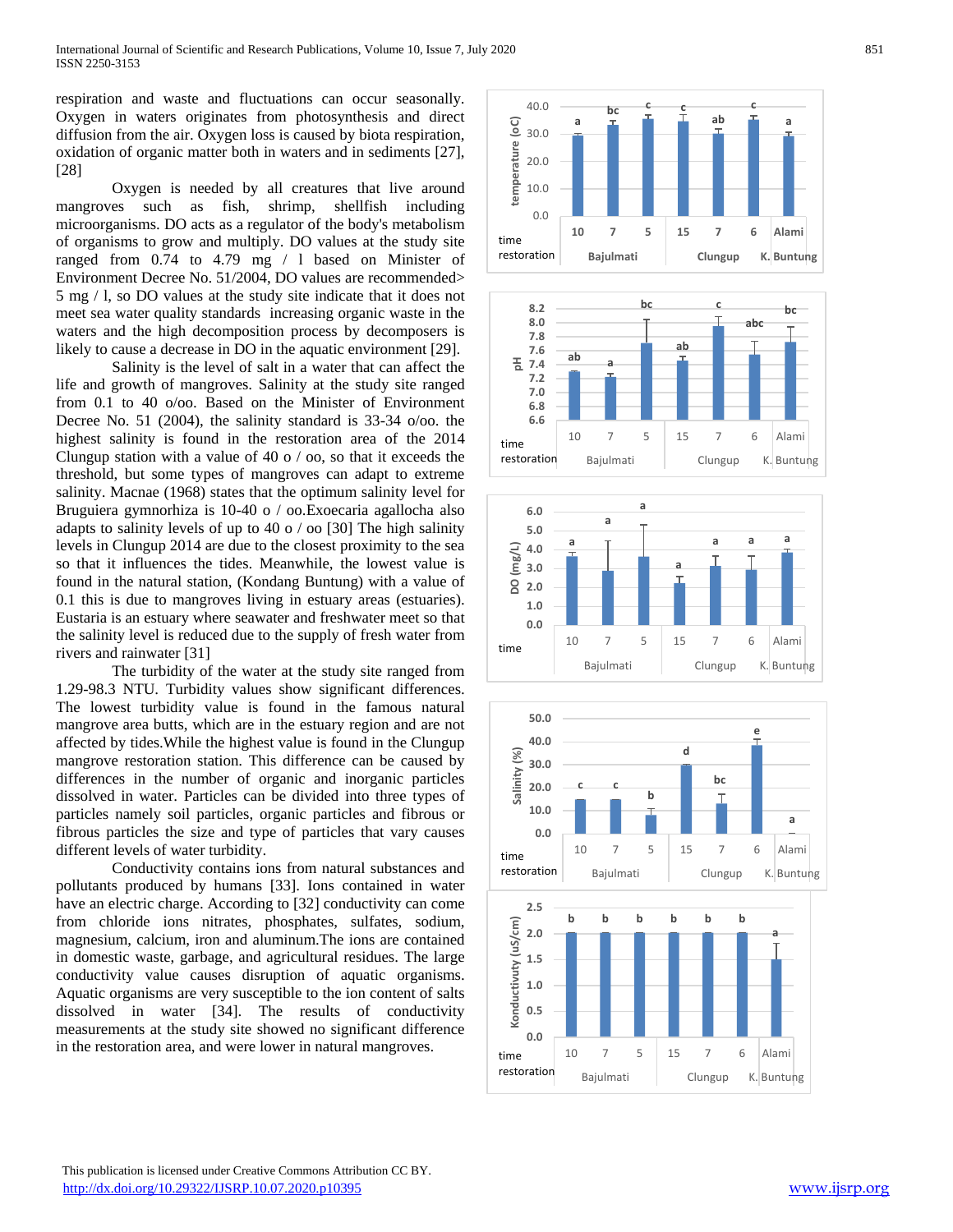International Journal of Scientific and Research Publications, Volume 10, Issue 7, July 2020 852 ISSN 2250-3153



Figure 4. Physical and chemical quality of water in the Bajulmati and Clungup, Kondang Buntung restoration areas (Reference site)

### **Supporting ecosystem services**

Observation of Supporting services is measured using parameters of biomass, carbon storage and  $CO<sub>2</sub>$  absorption. Tree biomass is calculated using allometric equations by measuring the DBH (Diameter as breast height) at each mangrove tree species found at each restoration and natural location. Based on the calculation results, there is a significant difference in the amount of biomass content between stations. The natural mangrove biomass (famous stump) is higher when compared to mangrove restoration. The content of natural mangrove biomass Kondang Buntung with a total of 117,556 tons / ha, with a total carbon storage of 55,251 tons / ha and  $CO<sub>2</sub>$  uptake of 202.7723 tons / ha.Whereas in the 2 restoration areas, the highest amount was found in the Clungup beach, biomass contained in the 15 year restoration with an average value of 30.42565 tons / ha, carbon storage of 14.48158 tons / ha and co2 uptake of 53.14741 tons / ha . While the lowest value is at Bajulmati station with an average biomass of 7.487486 tons / ha. Differences in biomass content occur due to differences in planting years, mangrove density, diameter of trees at each station and the quality of the environment. The greater the density of mangroves and the diameter of a tree, the greater the value of biomass. However, the diameter of the tree is more influential compared to density. [35] argues that there is a close relationship between tree diameter and biomass value. The longer the restoration year, the better the supporting services.







### **Provisioning and Cultural Services**

One of the environmental services produced by the mangrove ecosystem is the provision of services [36]. Provisioning services in this study were taken by interviewing the surrounding community regarding the direct use of mangrove ecosystems. At Bajulmati Station, the results

of interviews conducted by some of the community use the land around the mangrove to become an annual plantation, such as oil palm. In addition, the community uses mangroves as firewood

Provisioning services also act as providers of fauna habitat. The surrounding community usually, fishing for crabs and clams that live around the mangrove. in contrast to Clungup, utilization is not done directly, this is because Clungup is an area of rehabilitation and conservation of mangroves, management is carried out in principle based on preservation.

Cultural services are defined as cultural, spiritual / religious means, educational values, aesthetics, social relations, cultural heritage values, recreation and ecotourism [37]. From the results of cultural services interviews, the results show that the mangrove clungup ecosystem is used as an ecotourism for mangrove conservation, namely the CMC (Clungup Mangrove Concervation). Besides traveling, it also builds public awareness of the importance of nature conservation.

In the Bajulmati mangrove restoration cultural services are utilized in terms of tourism. The results of interviews that have been conducted to managers, the natural potential that is now being developed by Bajulmati community groups is the river, cave, and beach. All three of these ecotourism have emerged a long time ago but began to be explored directly and utilized are starting in 2011.Lepen Adventure along the river by utilizing the river flow along Bajulmati to the estuary using a canoe and accompanied by a guide. while planting mangrove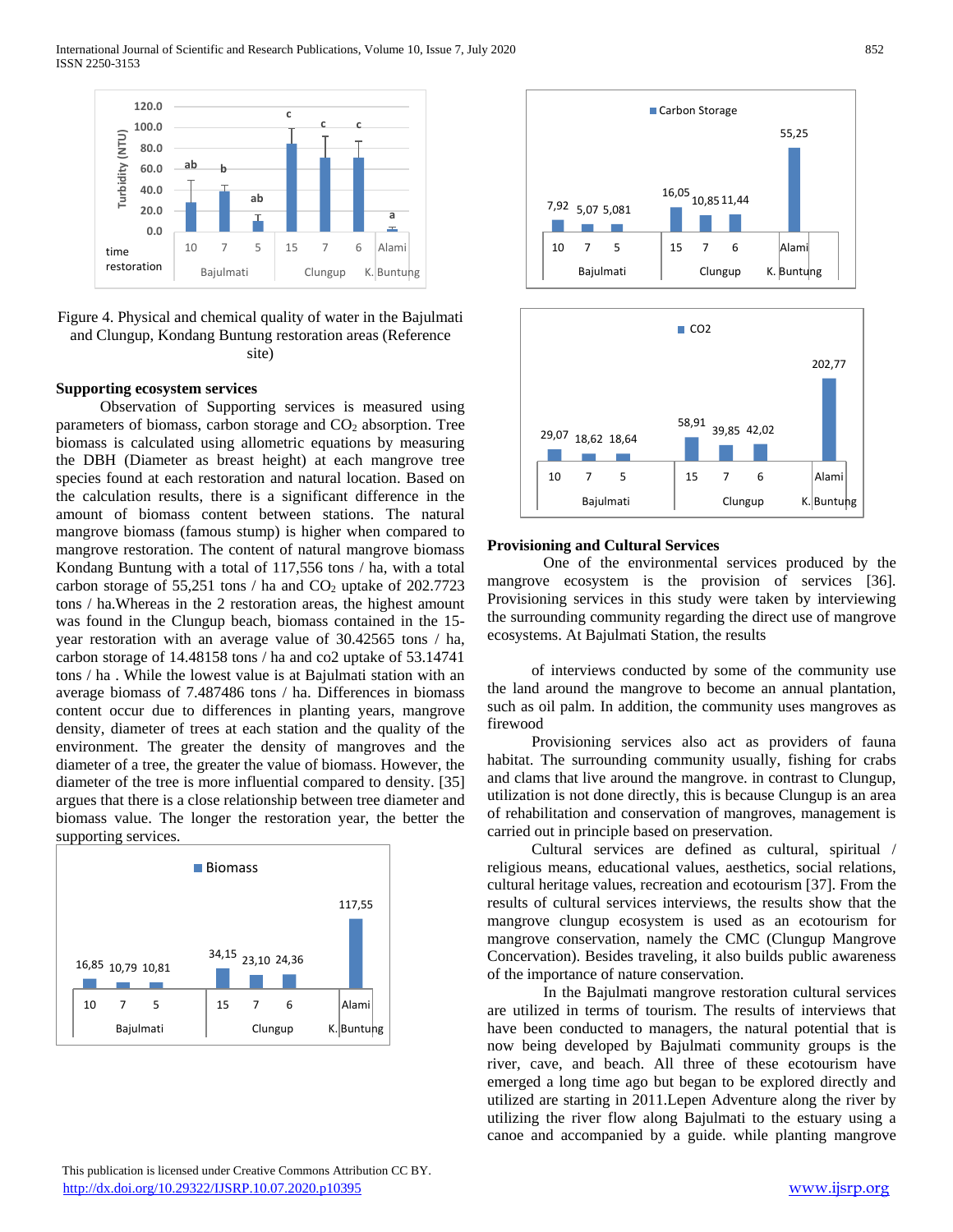seeds that have been provided by the manager, in addition to traveling visitors take part directly in protecting and preserving nature. Aside from preserving mangroves, ecotourism activities also contribute to the economy of the surrounding communities by renting homestays, public toilets and food stalls. Thus, the Clungup and Bajulmati restoration areas have made good use of provisioning and cultural services

# **IV CONCLUSION**

This study shows the length of the restoration affects the quality of mangrove vegetation. The longer the restoration time the higher the mangrove density. In the 10-year Bajulmati restoration, mangrove density has the lowest value because the station is located near residential areas so human activity can affect the growth of mangroves.The service in supporting the mangrove ecosystem of South Malang is able to store carbon and absorb  $CO<sub>2</sub>$  well. The biggest carbon storage and  $CO<sub>2</sub>$  uptake is in the famous butts of natural mangroves. The ability to store carbon and absorb  $CO<sub>2</sub>$  depends on the diameter of the tree and the density of the mangrove.Regulating services for the mangrove ecosystem in Malang, South, have met the established standards, although there are some parameters that exceed sea water quality standards but can still be tolerated by mangrove vegetation. South Malang mangrove ecosystem provisioning and cultural services make use of firewood and fisheries. While cultural services are maximized in mangrove education tourism activities, so that they contribute greatly to the preservation of mangroves and can improve the economy of the surrounding community.

# **REFERENCES**

- 1. Costanza, R., de Groot, R., Sutton, P., van der Ploeg, S., Anderson, S.J., Kubiszewski, I., Farber, S., Turner, R.K., 2014. [Changes in the global value of ecosystem services.](http://refhub.elsevier.com/S0025-326X(16)30350-2/rf0095)  [Glob. Environ. Chang. 26 \(152-158.-71\).](http://refhub.elsevier.com/S0025-326X(16)30350-2/rf0095)
- 2. Barbier, E.B., Hacker, S.D., Kennedy, C., Koch, E.W., Stier, A.C., Silliman, B.R., 2011. [The value of estuarine and coastal](http://refhub.elsevier.com/S0025-326X(16)30350-2/rf0040)  [ecosystem services. Ecol. Monogr. 81, 169–193.](http://refhub.elsevier.com/S0025-326X(16)30350-2/rf0040)
- 3. Duarte, C.M., Losada, I.K., Hendriks, I.E., Mazarrasa, I., Marbà, N., 2013. [The role of coastal plant communities for](http://refhub.elsevier.com/S0025-326X(16)30350-2/rf0115)  [climate change mitigation and adaptation. Nat. Clim. Chang.](http://refhub.elsevier.com/S0025-326X(16)30350-2/rf0115)  [3, 961–968](http://refhub.elsevier.com/S0025-326X(16)30350-2/rf0115)
- 4. Donato, D.C., Kauffman, J.B., Murdiyarso, D., Kurniato, S., Stidham, S., Kannien, M., 2011. [Mangroves among the most](http://refhub.elsevier.com/S0025-326X(16)30350-2/rf0110)  [carbon-rich forests in the tropics. Nat. Geosci. 4, 293–297](http://refhub.elsevier.com/S0025-326X(16)30350-2/rf0110)
- 5. Field, C., Osborn, J., Hoffman, L., Polsenberg, J., Ackerly, D., Berry, J., Björkman, O., Helf, A., et al., 1998. [Mangrove](http://refhub.elsevier.com/S0025-326X(16)30350-2/rf0140)  [biodiversity and ecosystem function. Glob. Ecol. Biogeogr.](http://refhub.elsevier.com/S0025-326X(16)30350-2/rf0140)  [Lett. 7,3–14.](http://refhub.elsevier.com/S0025-326X(16)30350-2/rf0140)
- 6. Hamilton, S.E., Casey, D., 2016. [Creation of a high spatio](http://refhub.elsevier.com/S0025-326X(16)30350-2/rf0165)[temporal resolution global database of continuous mangrove](http://refhub.elsevier.com/S0025-326X(16)30350-2/rf0165)  [forest cover for the 21st century. Glob. Ecol. Biogeogr.](http://refhub.elsevier.com/S0025-326X(16)30350-2/rf0165)  [25,729–738.](http://refhub.elsevier.com/S0025-326X(16)30350-2/rf0165)
- 7. Giri, C., Ochieng, E., Tieszen, L.L., Zhu, Z., Singh, A., Loveland, T., Masek, J., Duke, N.C., 2011. [Status and](http://refhub.elsevier.com/S0025-326X(16)30350-2/rf0150)

 This publication is licensed under Creative Commons Attribution CC BY. <http://dx.doi.org/10.29322/IJSRP.10.07.2020.p10395> [www.ijsrp.org](http://ijsrp.org/)

[distribution of mangrove forests of the world using earth](http://refhub.elsevier.com/S0025-326X(16)30350-2/rf0150)  [observation satellite data. Glob. Ecol. Biogeogr. 20, 154–159.](http://refhub.elsevier.com/S0025-326X(16)30350-2/rf0150)

- 8. Lee, S.Y., Primavera, J.H., Dahdouh-Guebas, F., McKee, K., Bosire, J.O., Cannicci, S., Diele, K., Fromard, F., et al., 2014. [Ecological role and services of tropical mangrove](http://refhub.elsevier.com/S0025-326X(16)30350-2/rf0230)  [ecosystems: a reassessment. Glob. Ecol. Biogeogr. 23, 726–](http://refhub.elsevier.com/S0025-326X(16)30350-2/rf0230) [743.](http://refhub.elsevier.com/S0025-326X(16)30350-2/rf0230)
- 9. Ellison, A.M., 2000. [Mangrove restoration: do we know](http://refhub.elsevier.com/S0025-326X(16)30350-2/rf0125)  [enough? Restor. Ecol. 8, 219–229.](http://refhub.elsevier.com/S0025-326X(16)30350-2/rf0125)
- 10. Primavera, J.H., Savaris, J.P., Bajoyo, B.E., Coching, J.D., Curnick, D.J., Golbeque, R.L., Gizman, A.T., Henderin, J.Q., et al., 2012a. [Manual on community-based mangrove](http://refhub.elsevier.com/S0025-326X(16)30350-2/rf0300)  [rehabilitation. Mangrove Manual Series Vol. No. 1.](http://refhub.elsevier.com/S0025-326X(16)30350-2/rf0300)  [Zoological Society of London, London.](http://refhub.elsevier.com/S0025-326X(16)30350-2/rf0300)
- 11. Wylie, L., Sutton-Grier, A.E., Moore, A., 2016. [Keys to](http://refhub.elsevier.com/S0025-326X(16)30350-2/rf0420)  [successful blue carbon projects: lessons learned from global](http://refhub.elsevier.com/S0025-326X(16)30350-2/rf0420)  [case studies. Mar. Policy 65, 76–84.](http://refhub.elsevier.com/S0025-326X(16)30350-2/rf0420)
- 12. Primavera, J.H., Yap, W.G., Savaris, J.P., Loma, R.J.A., Moscoso, A.D.E., Coching, J.D., Montilijao, C.L., Poingan, R.P., et al., 2014. [Manual on mangrove reversion of](http://refhub.elsevier.com/S0025-326X(16)30350-2/rf0310)  [abandoned and illegal brackishwaterfishponds. Mangrove](http://refhub.elsevier.com/S0025-326X(16)30350-2/rf0310)  [Manual Series Vol. No. 2. Zoological Society of London,](http://refhub.elsevier.com/S0025-326X(16)30350-2/rf0310)  [London](http://refhub.elsevier.com/S0025-326X(16)30350-2/rf0310)
- 13. Millennium Ecosystem Assessment. 2003. Ecosystems and human wellbeing. A framework
- 14. English S, Wilkinson C, Baker V. 1997. Survey Manual for Tropical Marine Resources. 2nd edition. Australian Institute of Marine Science. Townsville.
- 15. Komiyama, A., Poungparn, S., Kato, S., 2005. [Common](http://refhub.elsevier.com/S0025-326X(16)30350-2/rf0215)  [allometric equations for estimating the tree weight of](http://refhub.elsevier.com/S0025-326X(16)30350-2/rf0215)  [mangroves. J. Trop. Ecol. 21, 471–477.](http://refhub.elsevier.com/S0025-326X(16)30350-2/rf0215)
- 16. Kusmana C, Ningrum DRP. 2016. Tipologi mangrove dan kondisi vegetasi kawasan mangrove Bulaksetra Kabupaten Pangandaran Provinsi Jawa Barat. J. Silvikultur Tropica. 7 (2):137-145.
- 17. Silaen IF, Hendrarto B, Supardjo MN. 2013.Distribusi dan kelimpahan gastropoda padahutan mangrove Teluk Awur Jepara. Journal ofManagement of Aquatic Resources2(3): 93- 103
- 18. Setyawan A, Indrowuryatno D, Wiryanto K, Winarno,Susilowati A. 2005. Tumbuhan Mangrove diPesisir Jawa Tengah :Keanekaragaman Jenis.Biodiversitas. Journal of Biological Diversity 6(2):90-94.
- 19. Guo Q 2006 Correlation of Total Suspended Solids (TSS) and Suspended Sediment Concentration (SSC) Test Methods (New Jersey: Department of Environmental Protection
- 20. Kolehmainen S, T Morgan and R Castro. (1974). Mangrove Root Communities in A Thermally altered area in Guayanilla Bay. In Gibbons, J.W., and R.R. Sharitz (Eds) Thermal Ecology. U.S. atomic energy Commission
- 21. Kemker, C. 2015. Water temperature. [Http://www.fondriest.com/Environmental-](http://www.fondriest.com/Environmental-Measurenment/Parameters/Water-Quality/Water-Temperature/#Watertemp2)